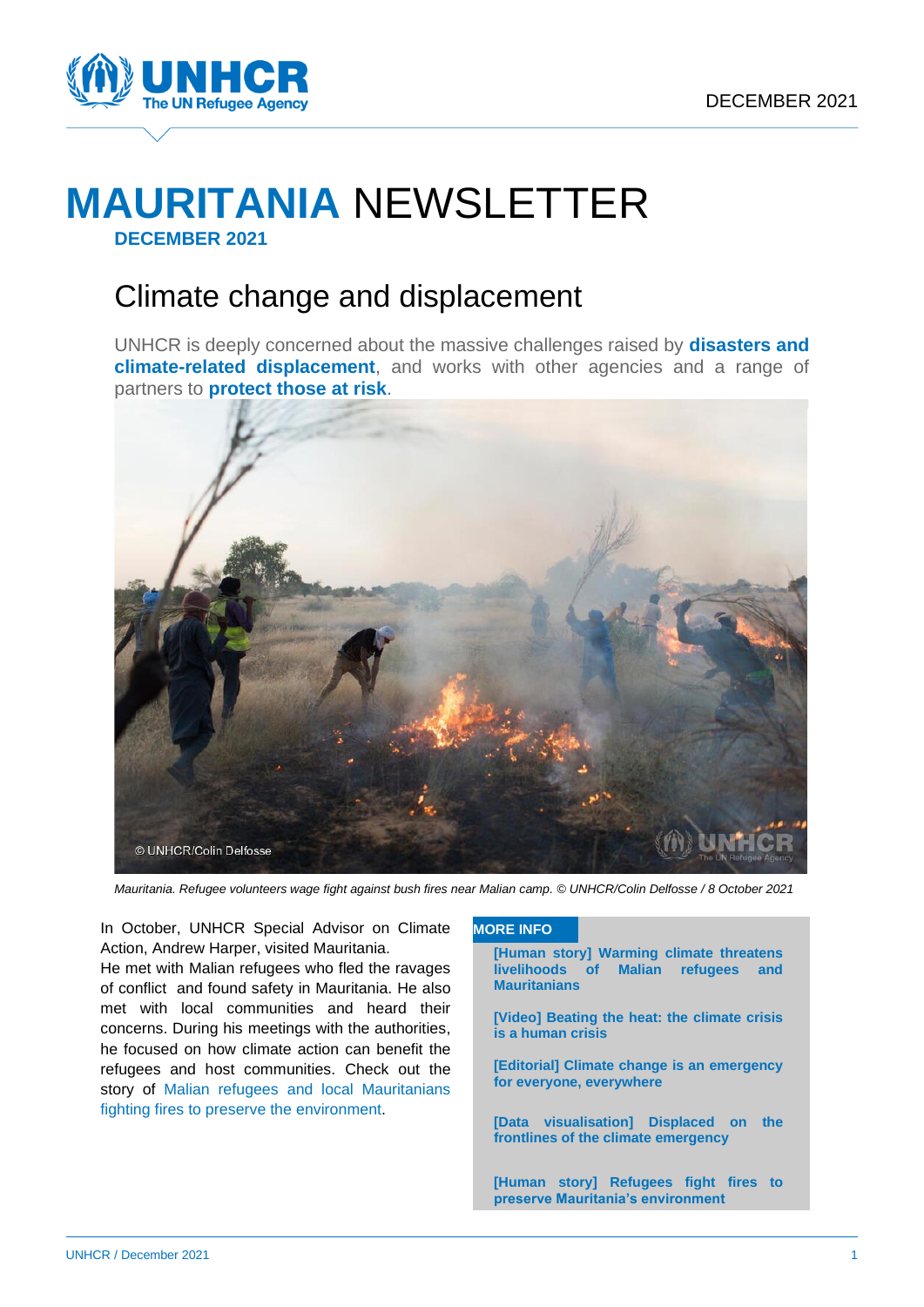

## **GENERAL UPDATES**

UNHCR Mauritania published **[its Protection and](https://data2.unhcr.org/en/documents/details/89944)  [Solutions Strategy](https://data2.unhcr.org/en/documents/details/89944) for 2020-2025.** This document, developed in close collaboration with the Mauritanian authorities, presents a summary of the strategic directions of UNHCR, humanitarian and development partners in responding to the needs of the refugee population and its host communities.

UNHCR regularly **publishes key documents about refugees in Mauritania** and the refugee response. Check out [our latest Factsheet](https://data2.unhcr.org/en/documents/details/88968) (September 2021) and [Situation map.](https://data2.unhcr.org/en/documents/details/89807)

UNHCR is grateful for the **critical support provided by donors** who have contributed to the operation in Mauritania. For more details, [please](https://reporting.unhcr.org/mauritania)  [visit here.](https://reporting.unhcr.org/mauritania)

#### **THEMATIC UPDATES**

This year, UNHCR and GIZ embarked on a pilot joint project to **strengthen capacities in the humanitarian-development nexus** as concerns refugees and host communities. The project, '**ProNexus**', leads towards sustainable solutions to refugee situation by accelerating the inclusion into national services at the level of the Wilaya of the Hodh Chargui. For more information, please see [here](https://data2.unhcr.org/en/documents/details/86591) and [here.](https://data2.unhcr.org/en/documents/details/88953)

With the support of the UNHCR-WFP joint programme Excellence and Targeting Hub, technical support was provided to the national social registry **in the identification of vulnerable households in Mbera camp**. Starting December, more than 7000 refugee households will be included into the national social safety net system (Tekavoul).

As part of a joint project funded by the Peacebuilding Fund, UNHCR and IOM published a study on the **[vulnerability of youth of the border](https://eur02.safelinks.protection.outlook.com/?url=https%3A%2F%2Fdata2.unhcr.org%2Fen%2Fdocuments%2Fdetails%2F89668&data=04%7C01%7Clebasjol%40unhcr.org%7C3dfb76c4d6054978769608d9ae7195a5%7Ce5c37981666441348a0c6543d2af80be%7C0%7C0%7C637732625193337667%7CUnknown%7CTWFpbGZsb3d8eyJWIjoiMC4wLjAwMDAiLCJQIjoiV2luMzIiLCJBTiI6Ik1haWwiLCJXVCI6Mn0%3D%7C3000&sdata=MTLk8Tt1PEzKVWXkNeTT7usYlbOE1llaiLYAHLYpNSo%3D&reserved=0)  [communities in the Hodh Chargui](https://eur02.safelinks.protection.outlook.com/?url=https%3A%2F%2Fdata2.unhcr.org%2Fen%2Fdocuments%2Fdetails%2F89668&data=04%7C01%7Clebasjol%40unhcr.org%7C3dfb76c4d6054978769608d9ae7195a5%7Ce5c37981666441348a0c6543d2af80be%7C0%7C0%7C637732625193337667%7CUnknown%7CTWFpbGZsb3d8eyJWIjoiMC4wLjAwMDAiLCJQIjoiV2luMzIiLCJBTiI6Ik1haWwiLCJXVCI6Mn0%3D%7C3000&sdata=MTLk8Tt1PEzKVWXkNeTT7usYlbOE1llaiLYAHLYpNSo%3D&reserved=0)**, . The objective of the overall project is to enhance social cohesion through the inclusion of youth and women in

decision-making processes at the local level and in socio-economic life.

## **EXTERNAL RELATIONS UPDATES**

In November, as one of the co-leads of the UN's "convergence zones" of the Hodh Chargui region, [UNHCR participated in a roundtable in Nema](https://twitter.com/MariaSt_UNHCR/status/1464685566335893515)  [organised by the government of Mauritania and the](https://twitter.com/MariaSt_UNHCR/status/1464685566335893515)  [Alliance Sahel.](https://twitter.com/MariaSt_UNHCR/status/1464685566335893515) The roundtable aimed at bringing 'closer to the ground' the donors and mobilising support for the regional development strategy (SCAPP*, stratégie régionale pour une croissance accélérée et une prospérité partagée*).

In October, [the Ambassador of the European Union](https://twitter.com/MariaSt_UNHCR/status/1445494293217513472)  [Gwilym Jones visited Mbera refugee camp.](https://twitter.com/MariaSt_UNHCR/status/1445494293217513472) His visit aimed at reinforcing the European Union's engagement in refugee responses and a sign of solidarity with Mauritania.

In November, [the Ambassador Cynthia Kierscht](https://twitter.com/MariaSt_UNHCR/status/1458181027881529348)  [visited Mbera refugee camp](https://twitter.com/MariaSt_UNHCR/status/1458181027881529348) whereshe met with refugee leaders and all the representatives of the UN Agencies working in the HodhChargui region. The USA, through the Bureau of Population, Refugees and Migrations (PRM), is UNHCR biggest donor in Mauritania.

#### **REGIONAL UPDATES**

**Abidjan joint declaration on the roadmap for comprehensive solutions for Ivoirian refugees** UNHCR recommends [the cessation of refugee](https://www.unhcr.org/news/press/2021/10/615ec5e74/unhcr-recommends-cessation-refugee-status-ivorians.html)  [status for Ivorians](https://www.unhcr.org/news/press/2021/10/615ec5e74/unhcr-recommends-cessation-refugee-status-ivorians.html) and has welcomed commitments made by States as part of the [Comprehensive](https://data2.unhcr.org/en/documents/details/88508)  [Solutions Strategy for Ivorian refugees.](https://data2.unhcr.org/en/documents/details/88508) Check out [the story of Ornella,](https://twitter.com/i/status/1461336929681743878) a young Ivoirian refugee in Mauritania who decided to return to Ivoirian coast to pursue her studies.

#### **COVID-19 Emergency Response Updates**

All across the Middle East and North Africa (MENA) Region UNHCR continues to protect and assists refugees and people of concern amid the COVID-19 pandemic. Check out our latest updates: [June,](https://data2.unhcr.org/en/documents/details/88034) [July,](https://data2.unhcr.org/en/documents/details/88338) [August,](https://data2.unhcr.org/en/documents/details/88969) [September,](https://data2.unhcr.org/en/documents/details/89245) [October](https://data2.unhcr.org/en/documents/details/89816)